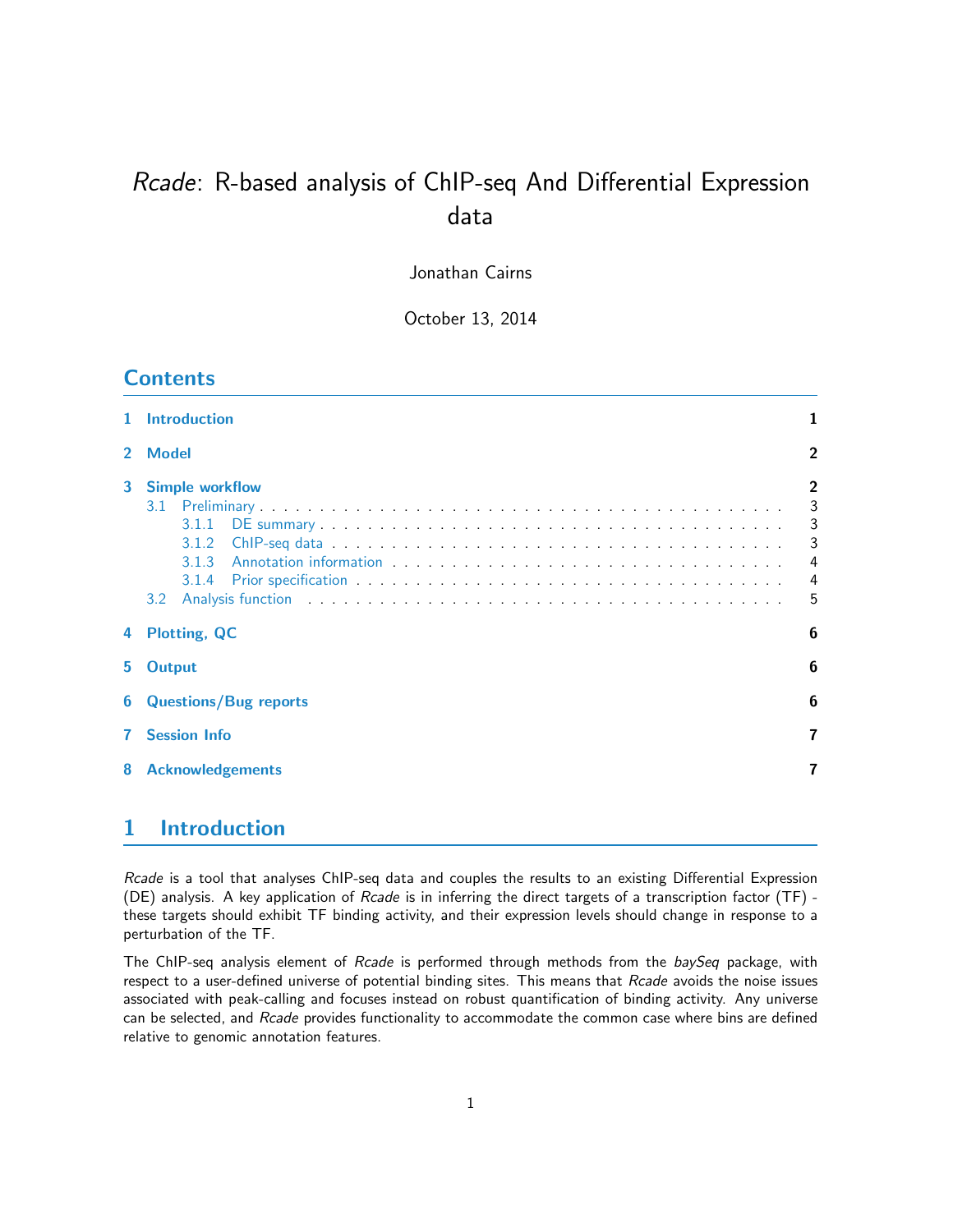In some situations, it may be appropriate to define the binding site universe based on a set of peak-calls from other data sets. However, it is inappropriate to use peak-calls from the ChIP-seq data used in the Rcade analysis - such an analysis would be prone to confirmation bias.

Rcade uses a fully Bayesian modelling approach. In particular, it uses log-odds values, or  $B$ -values, in both its input and output. The log-odds value is related to the posterior probability  $(PP)$  of an event, as per the formula  $B=\log\left(\frac{PP}{1-PP}\right)$ .  $PP$ -values should not be confused with the frequentist concept of  $p$ -values.

### <span id="page-1-0"></span>2 Model

Rcade perform analysis on any set of genes, with each gene uniquely identified by a gene ID. In the below example, we use Ensembl gene IDs.

Each gene is assumed to have some number of associated binding sites, each of which can be active or inactive as inferred from the ChIP-seq data. Additionally, every gene has one or more expression values, each of which is either DE or not DE under some perturbation - for example, knockdown or stimulation of a TF of interest. It is assumed that, conditional on a gene having both a ChIP-seq signal and a DE signature, the ChIP-seq and expression data associated with that gene are independent. All pairwise interactions between ChIP and DE data are considered for a given gene.

The "gene ID" need not literally refer to genes. For example, a user with transcript-specific expression data could use transcript IDs instead.

### <span id="page-1-1"></span>3 Simple workflow

In this vignette, we will use the example data provided in the Rcade package. These data were obtained from two sources, each pertaining to the transcription factor STAT1. All of the experiments were performed with cells from the HeLa cell line. The two data sets are:

Differential Expression data from Array Express,

http://www.ebi.ac.uk/arrayexpress, under accession number E-GEOD-11299. In this experiment, HeLa cells were stimulated with IFN $\gamma$ , and a time course microarray experiment was performed. We have assessed DE status between the 0h and 6h time points.

**STAT1 ChIP-seq data** from the Snyder lab, as part of the ENCODE consortium

Input DCC accession numbers: wgEncodeEH000611 and wgEncodeEH000612

ChIP DCC accession number: wgEncodeEH000614

Here, HeLa cells were stimulated with IFN $\gamma$  for 30 minutes, then cells were harvested and STAT1 ChIP-seq was performed.

To keep the size of the package down, all of these files have been truncated. Thus, they only contain data pertinent to a handful of selected genes.

The location of these data files will vary from system to system. To find the data directory on your computer, use the following code:

> dir <- file.path(system.file("extdata", package="Rcade"), "STAT1") > dir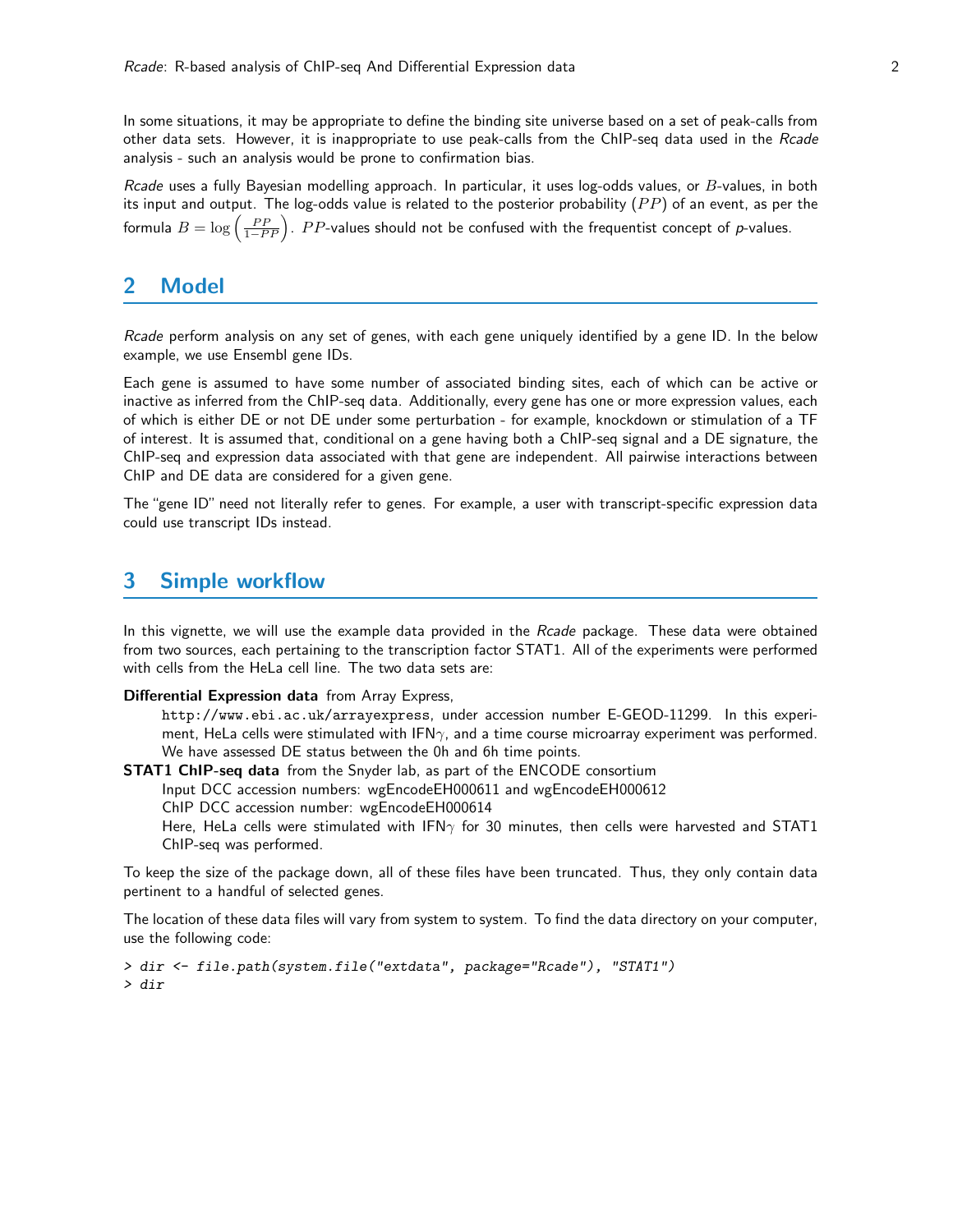### <span id="page-2-0"></span>3.1 Preliminary

Load the Rcade package:

```
> library(Rcade)
```
To perform an Rcade analysis, you will need the following input data:

### <span id="page-2-1"></span>3.1.1 DE summary

DE matrix: Bayesian information about the DE status of each gene. Any Bayesian source can be used for this purpose:

- $\bullet$  limma: Full DE results obtained with topTable(..., number=Inf)
- baySeq.

At time of writing, edgeR and DEseq do not supply Bayesian output.

The DE data must contain the following fields:

geneID - gene IDs used to link DE results to genes.

logFC - The log fold change associated with each gene.

- B B values (log-odds).
- > DE <- read.csv(file.path(dir, "DE.csv"))
- **DElookup:** We also need to tell Rcade which columns of the DE matrix are important. This is done using an object of the form list(RcadeField1=DEdataField1, ...). You may omit the name RcadeField1 if it is the same as DEdataField1. Any fields that are specified in addition to the three required fields above will not be manipulated in the analysis, but will be carried through and appear in the output. > DElookup <- list(GeneID="ENSG", logFC="logFC", B="B",
	- + "Genes.Location", "Symbol")

#### <span id="page-2-2"></span>3.1.2 ChIP-seq data

.bam and .bai files: Sets of aligned reads. These reads should have already undergone sequence-level pre-processing, such as any read trimming and adaptor removal that may be required. Moreover, they should have appropriate index files - for example, using the indexBam function in the package Rbamtools. Example .bam and .bai files are provided in the package:

> dir(dir, pattern = ".bam")

- [1] "wgEncodeSydhTfbsHelas3InputIfng30StdAlnRep1.bam"
- [2] "wgEncodeSydhTfbsHelas3InputIfng30StdAlnRep1.bam.bai"
- [3] "wgEncodeSydhTfbsHelas3InputStdAlnRep1.bam"
- [4] "wgEncodeSydhTfbsHelas3InputStdAlnRep1.bam.bai"
- [5] "wgEncodeSydhTfbsHelas3Stat1Ifng30StdAlnRep1.bam"
- [6] "wgEncodeSydhTfbsHelas3Stat1Ifng30StdAlnRep1.bam.bai"
- [7] "wgEncodeSydhTfbsHelas3Stat1Ifng30StdAlnRep2.bam"
- [8] "wgEncodeSydhTfbsHelas3Stat1Ifng30StdAlnRep2.bam.bai"

#### Targets information: A matrix containing information about the .Bam files to be used in the analysis. Required fields:

 $fileID - ID$  associated with the file.

- sampleID  $-$  ID associated with the sample that was sequenced. Technical replicates of the same population should have the same sampleID.
- factor The antibody used in the experiment. Control files should be labelled "Input".
- filepath The .bam file's name/path.

Optional fields: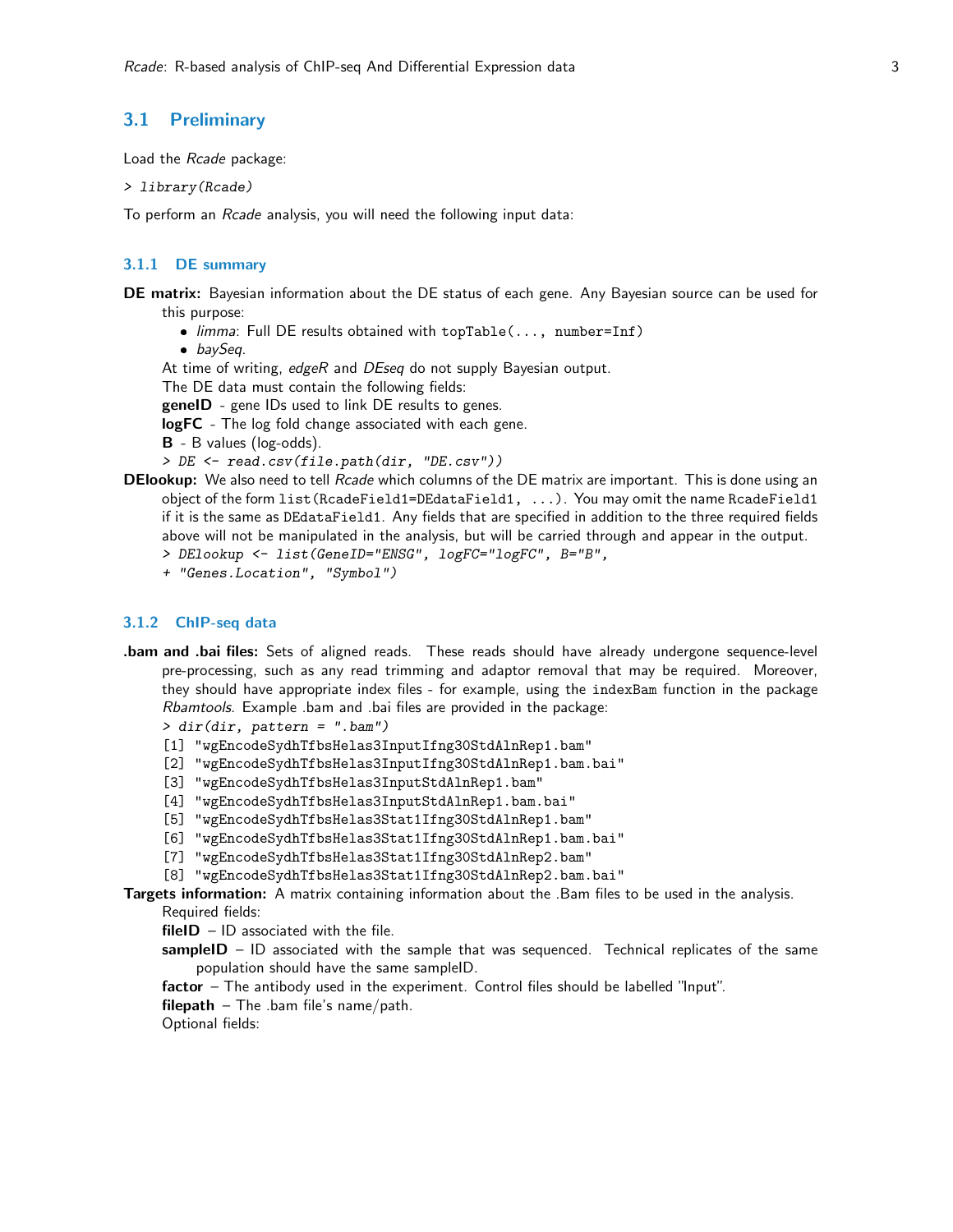shift – Half of the fragment length. That is, before counting, Rcade will shift reads on the positive strand forwards by shift, and reads on the negative strand backwards by shift.

```
> targets <- read.csv(file.path(dir, "targets.csv"), as.is = TRUE)
> targets
  fileID sampleID factor files and the sample of the sample of the shift of the shift of the shift of the shift of the shift of the shift of the shift of the shift of the shift of the shift of the shift of the shift of the
1 Input1 Input1 Input wgEncodeSydhTfbsHelas3InputIfng30StdAlnRep1.bam 0
2 Input2 Input2 Input wgEncodeSydhTfbsHelas3InputStdAlnRep1.bam 0
3 ChIP1 ChIP1 Stat1 wgEncodeSydhTfbsHelas3Stat1Ifng30StdAlnRep1.bam 0
4 ChIP2 ChIP2 Stat1 wgEncodeSydhTfbsHelas3Stat1Ifng30StdAlnRep2.bam 0
```
#### <span id="page-3-0"></span>3.1.3 Annotation information

In the ChIP-seq analysis, Rcade performs its analysis based on the counts in user-defined bin regions. These regions are specified with a GRanges object from the GenomicRanges package.

A common requirement is to define bins about genomic annotation features: Rcade provides simple functionality to generate an appropriate GRanges object, through the defineBins() function. Since STAT1 is a promoter-bound TF, we define bins about Ensembl-derived transcription start sites.

In this vignette, we use a very reduced annotation file as follows:

```
> anno <- read.csv(file.path(dir, "anno.csv"))
> anno <- anno[order(anno$chromosome_name),]
> colnames(anno) <- c("ENSG","chr","start","end","str")
```
Only use the preceding code to recreate the analysis in this vignette – do not use it at any other point! When analysing genome-wide data, use full annotation information – for example, download full transcript annotation information from Ensembl using biomaRt, as follows:

```
> library(biomaRt)
> anno <- getBM(
+ attributes= c("ensembl_gene_id", "chromosome_name",
+ "transcript_start", "transcript_end", "strand"),
+ mart= useDataset("hsapiens_gene_ensembl", useMart("ensembl"))
+ )
> ##order, to reduce size of ChIPannoZones object later
> anno <- anno[order(anno$chromosome_name),]
> ##use appropriate column names
> colnames(anno) <- c("ENSG","chr","start","end","str")
```
We define bins based on the annotation information through the defineBins() function, as follows:

> ChIPannoZones <- defineBins(anno, zone=c(-1500, 1500), geneID="ENSG")

The zone=c(-1500,1500) argument defines the zone of interest: it starts 1500bp 5' of each TSS (-1500), and ends  $1500$ bp  $3^\prime$  of each  $TSS$   $(1500)$ . This zone was chosen based on mapping peak-calls to  $TSS$ s using the ChIPpeakAnno package, and plotting the positional distribution of these peak-calls.

The object ChIPannoZones can now be used in the Rcade analysis.

#### <span id="page-3-1"></span>3.1.4 Prior specification

By default, Rcade's prior belief is that each gene's DE and ChIP-seq statuses are independent. This is unlikely to be true in real data, as genes with ChIP-seq signal are more likely to be DE than other genes.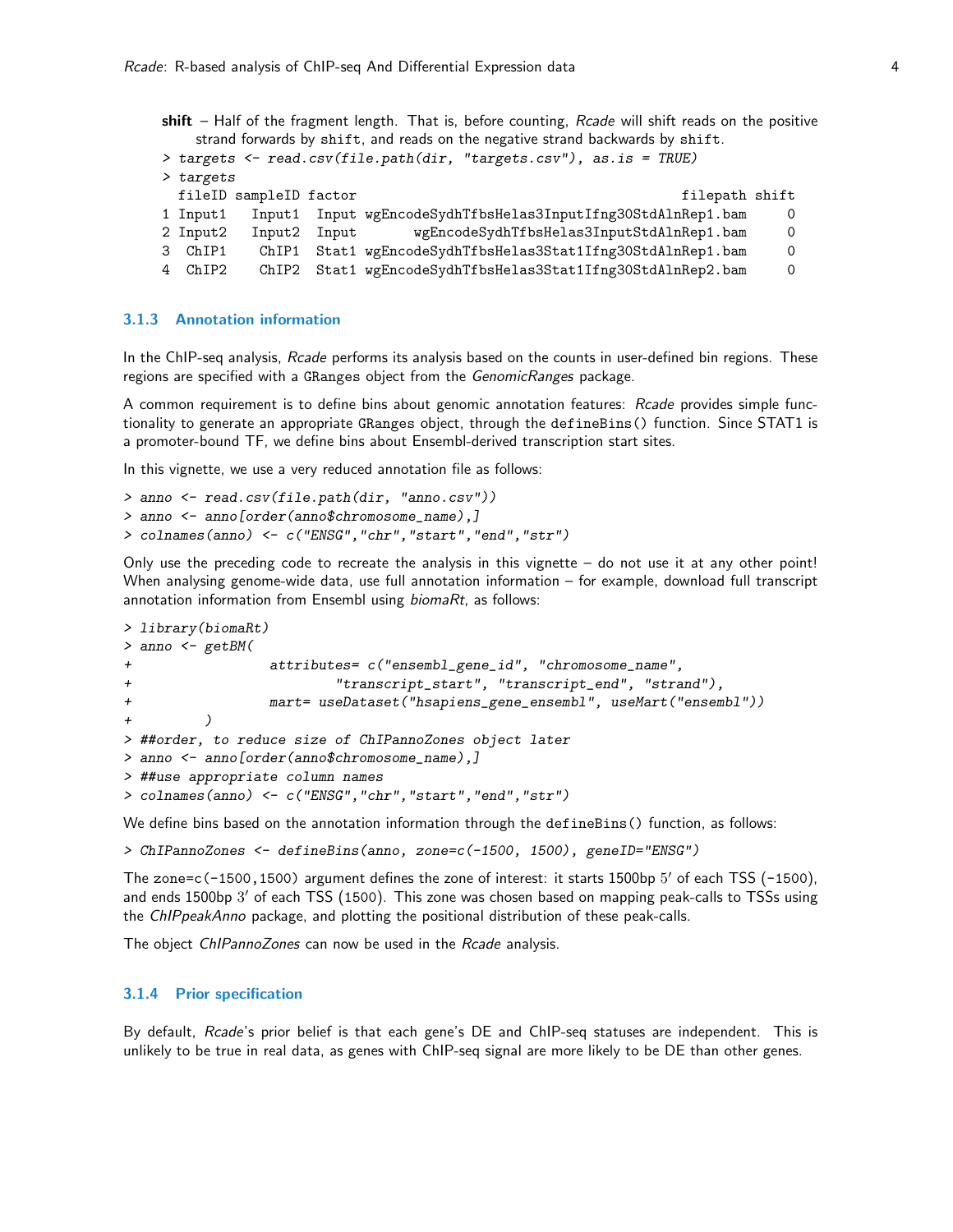Thus, we should give Rcade appropriate priors, if possible. For example, the prior dependency can be specified as follows:

 $>$  DE.prior = 0.01 > prior.mode = "keepChIP"  $> prior = c("D|C" = 0.05, "D|notC" = 0.005)$ 

We specify DE.prior =  $0.01$  because that is the prior probability used by *limma*, the package that our DE analysis was performed with. The remaining settings ensure that genes with ChIP-seq signal have a higher than average probability of DE ("D|C" = 0.05), whereas genes without ChIP-seq signal have a lower that average probability of DE (" $D|notC" = 0.005$ ).

(The values 0.05 and 0.005 were selected arbitrarily, before analysis. An advanced user might select prior in a less arbitrary manner – for example, by looking at the overlap between ChIP-seq and DE in "similar" datasets. We do not go into further details of such an analysis here.)

If you do not supply this information, you may get unreasonably small  $B$  values at the end of the analysis.

#### <span id="page-4-0"></span>3.2 Analysis function

We can parallelize *Rcade* by supplying a compute cluster (though this is optional):

```
> library(parallel)
> cl <- makeCluster(4, "SOCK")
```
If you don't have a compute cluster or a multicore machine, you can disable parallel processing:

> cl <- NULL

We now process the data with the RcadeAnalysis() function, obtaining an *Rcade* object:

```
> Rcade <- RcadeAnalysis(DE, ChIPannoZones, annoZoneGeneidName="ENSG",
+ ChIPtargets=targets, ChIPfileDir = dir,
+ cl=cl, DE.prior=DE.prior, prior.mode=prior.mode, prior=prior,
+ DElookup=DElookup)
.
> Rcade
Rcade: 57 rows, 15 columns.
DE: 59 rows, 13 columns.
ChIP: 1 track(s):[[1]]
annoZones: GRanges with 48 ranges and 1 elementMetadata col.
shift:0
counts: 48 rows, 4 columns.
summary: 48 rows, 4 columns.
Metadata:
ChIPtargets: 4 rows, 5 columns.
fileDir:/tmp/Rtmpx5wh0A/Rinst23e45b2ee7c9/Rcade/extdata/STAT1
The Rcade object stores information from the DE analysis:
> x <- getDE(Rcade)
```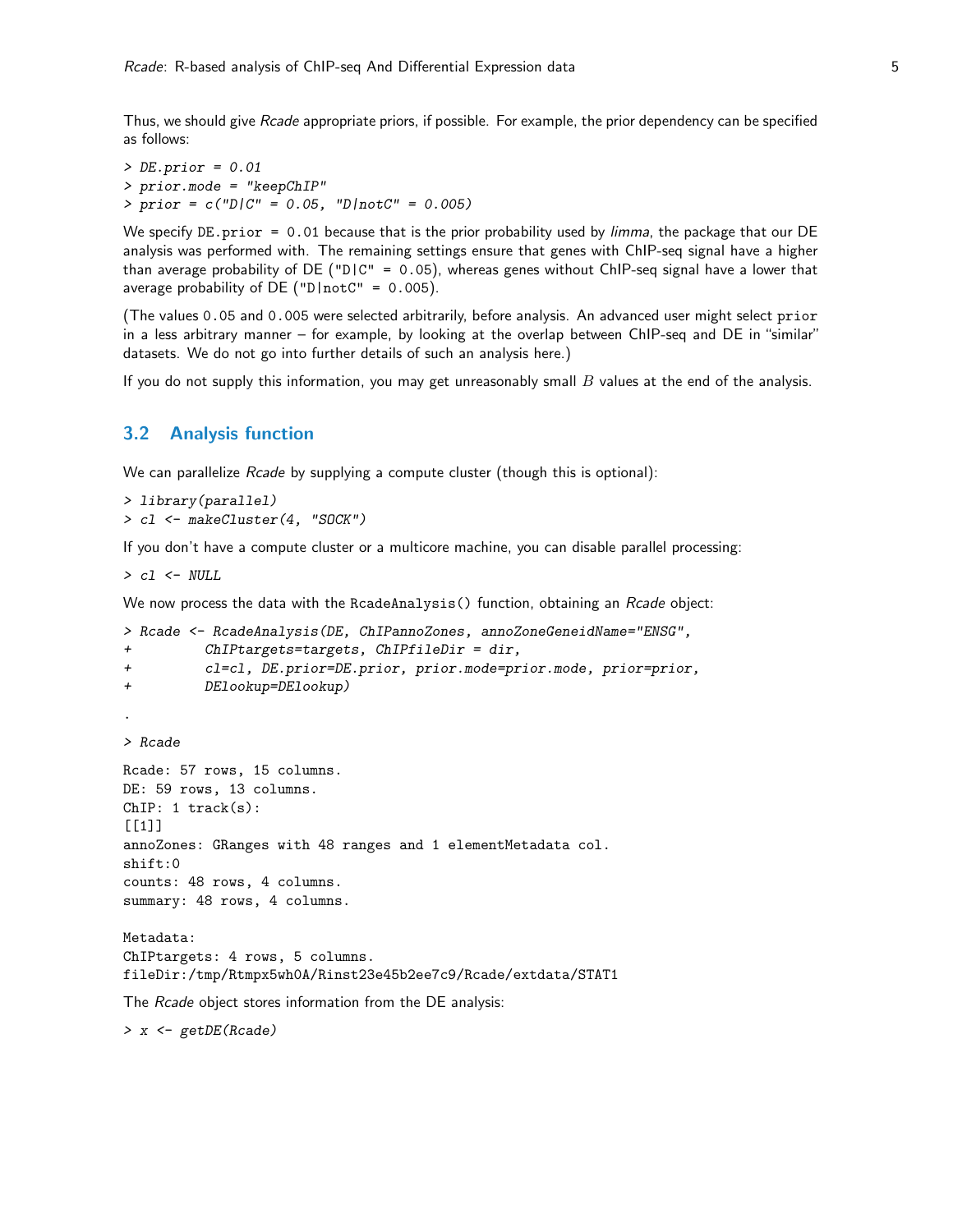It also contains the ChIP-seq analysis:

> x <- getChIP(Rcade)

and the Rcade table obtained from linking the ChIP-seq analysis with the DE data:

> x <- getRcade(Rcade)

### <span id="page-5-0"></span>4 Plotting, QC

We can perform Principle Component Analysis on the counts with the plotPCA function. Usually, one would expect similar samples to cluster together on this plot, and so we can identify samples that do not fit this assumption - further investigation is required to determine the significance of such a finding. (Output is shown in Figure [1.](#page-7-0))

```
> plotPCA(Rcade)
```
The MM plot shows log-ratios from DE plotted against log-ratios from the ChIP-seq. The colour of each point corresponds to the probability of both ChIP and DE being present. (Output is shown in Figure [2.](#page-8-0))

```
> plotMM(Rcade)
```
The function plotBBB() plots log-odds values for ChIP-seq, DE, and combined ChIP-seq/DE analysis together. The package  $rgl$  is required for this 3D plot. (Output is shown in Figure [3.](#page-9-0))

```
> library(rgl)
> plotBBB(Rcade)
```
### <span id="page-5-1"></span>5 Output

To export the Rcade results to disk in a user-friendly .csv format, use exportRcade() function as follows:

```
> exportRcade(Rcade, directory="RcadeOutput")
```
Usually, the file of interest is "DEandChIP.csv", which contains the genes most likely to have both DE and ChIP signals. A full explanation of all of the files can be found in the help page:

> ?exportRcade

By default, Rcade outputs the top 1000 geneIDs for each hypothesis. To increase the number of geneIDs, use a larger value for cutoffArg:

```
> exportRcade(Rcade, directory="RcadeOutput", cutoffArg=2000)
```
Alternative cutoff methods are described in the exportRcade help page - for example,

```
> exportRcade(Rcade, directory="RcadeOutput", cutoffMode="B", cutoffArg=0)
```
### <span id="page-5-2"></span>6 Questions/Bug reports

If you have any questions about Rcade, or encounter a bug, please post a message to the BioConductor mailing list at bioconductor@r-project.org. This will help anybody who later searches for help on the same query.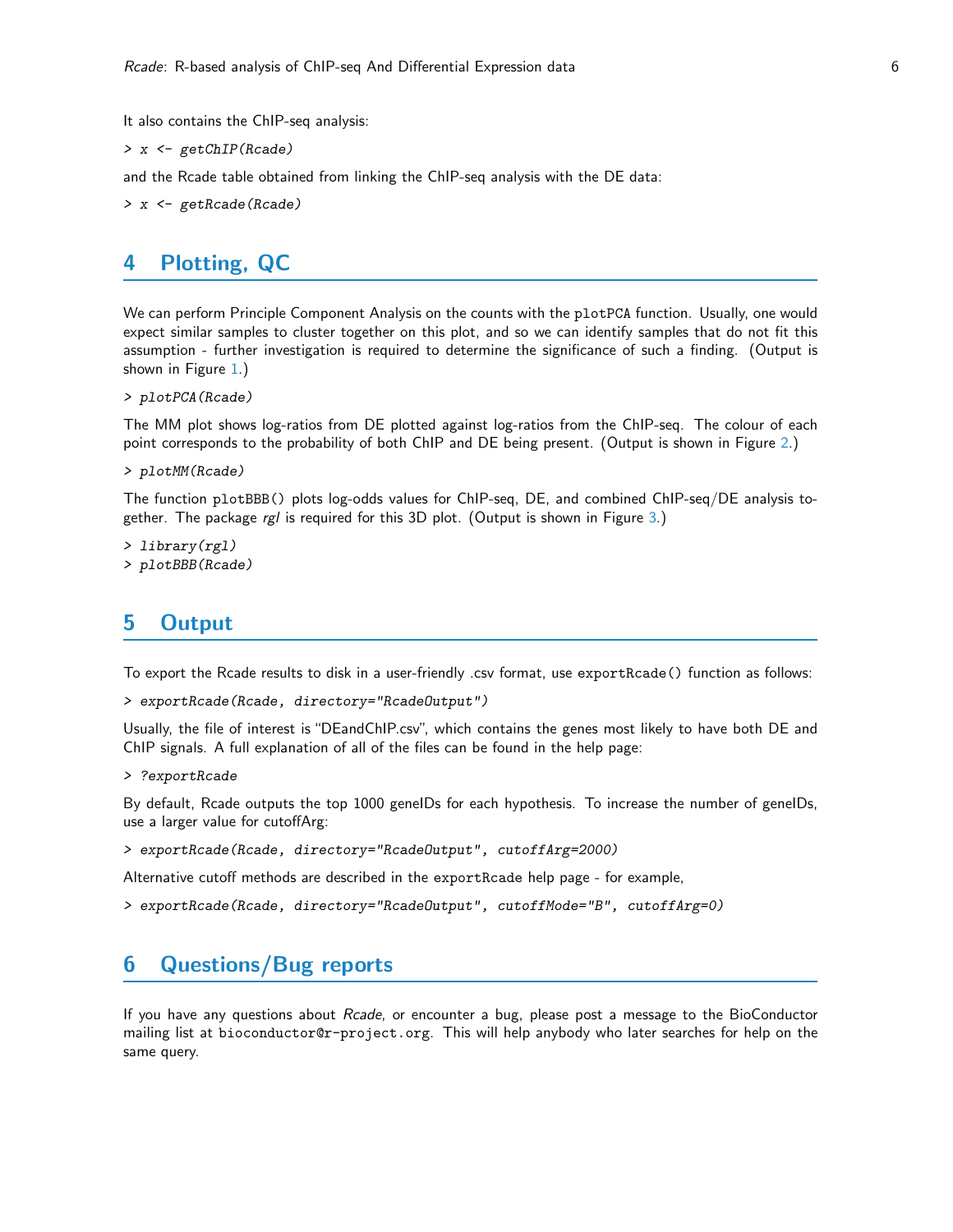# <span id="page-6-0"></span>7 Session Info

```
> sessionInfo()
R version 3.1.1 Patched (2014-09-25 r66681)
Platform: x86_64-unknown-linux-gnu (64-bit)
locale:
 [1] LC_CTYPE=en_US.UTF-8 LC_NUMERIC=C LC_TIME=en_US.UTF-8
 [4] LC_COLLATE=C LC_MONETARY=en_US.UTF-8 LC_MESSAGES=en_US.UTF-8
[7] LC_PAPER=en_US.UTF-8 LC_NAME=C LC_ADDRESS=C
[10] LC_TELEPHONE=C LC_MEASUREMENT=en_US.UTF-8 LC_IDENTIFICATION=C
attached base packages:
[1] stats4 parallel stats graphics grDevices utils datasets methods
[9] base
other attached packages:
 [1] plotrix_3.5-7 Rcade_1.8.0 Rsamtools_1.18.0 Biostrings_2.34.0
 [5] XVector_0.6.0 baySeq_2.0.0 abind_1.4-0 GenomicRanges_1.18.0
 [9] GenomeInfoDb_1.2.0 IRanges_2.0.0 S4Vectors_0.4.0 BiocGenerics_0.12.0
loaded via a namespace (and not attached):
[1] BiocStyle_1.4.0 bitops_1.0-6 rgl_0.94.1143 tools_3.1.1 zlibbioc_1.12.0
```
### <span id="page-6-1"></span>8 Acknowledgements

Differential Expression data from Array Express, http://www.ebi.ac.uk/arrayexpress, under accession number E-GEOD-11299.

STAT1 ChIP-seq data from the Snyder lab, as part of the ENCODE consortium Input DCC accession numbers: wgEncodeEH000611 and wgEncodeEH000612 ChIP DCC accession number: wgEncodeEH000614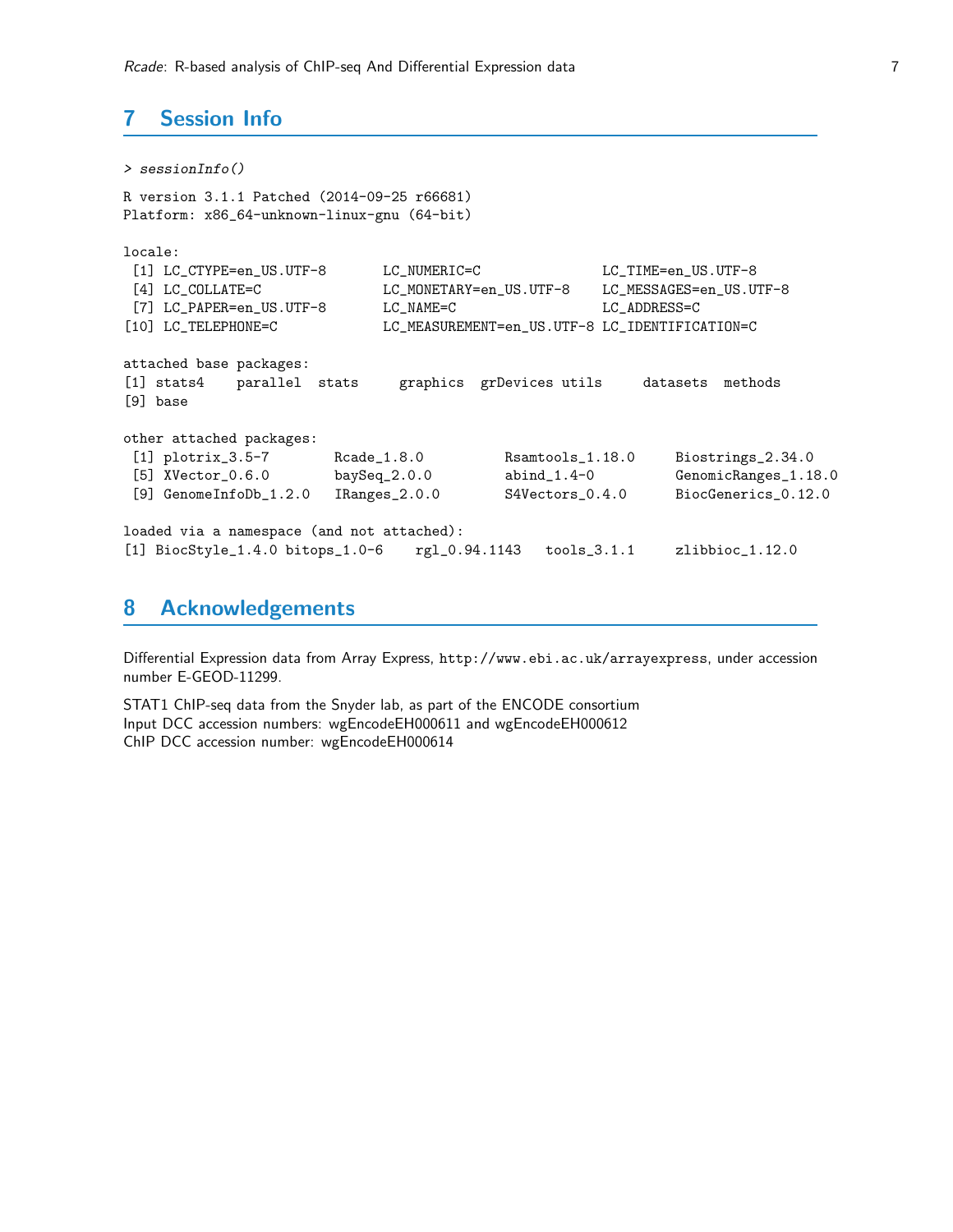

<span id="page-7-0"></span>Figure 1: Output from plotPCA(Rcade).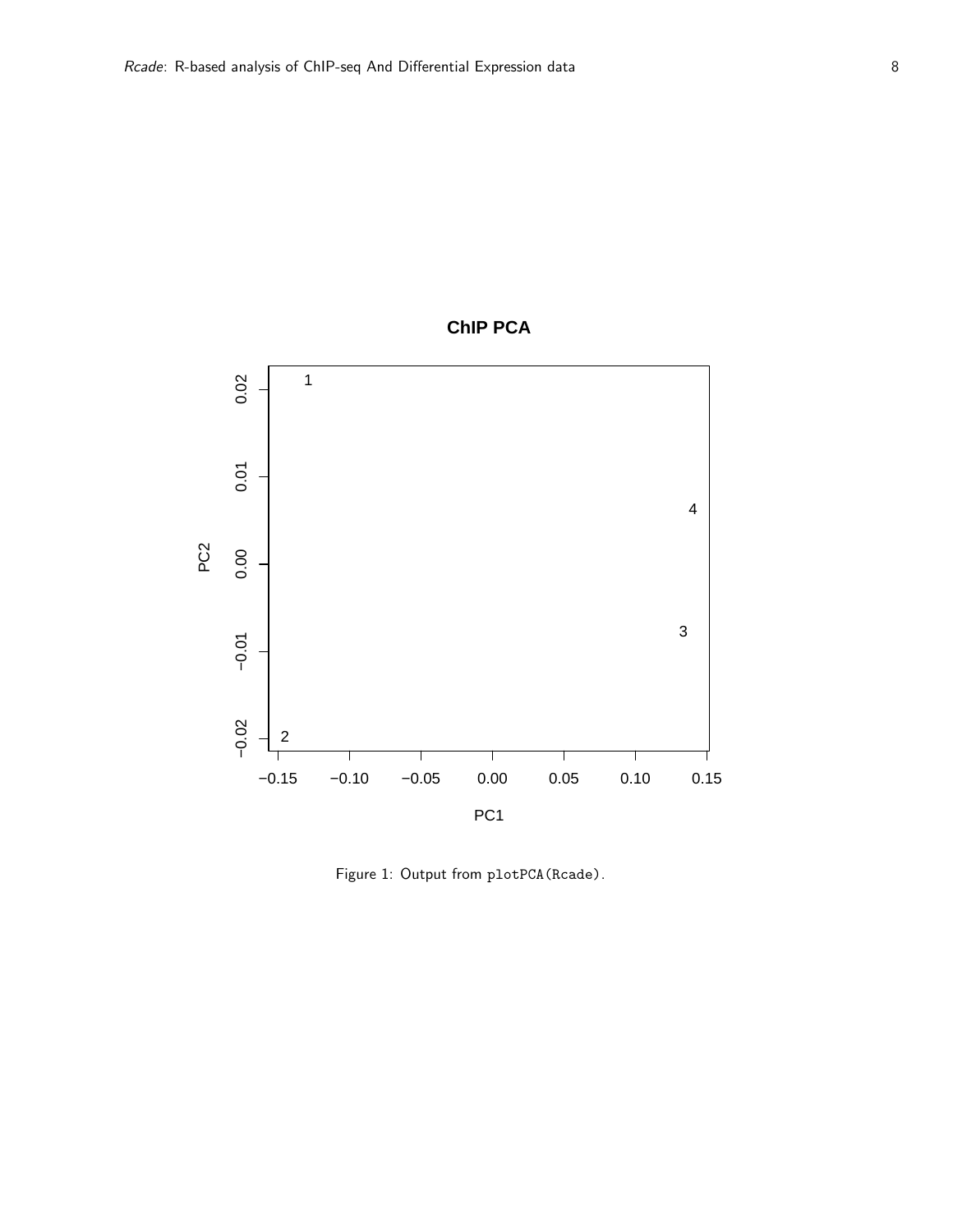

# **ChIP against Expression**

<span id="page-8-0"></span>Figure 2: Output from plotMM(Rcade).